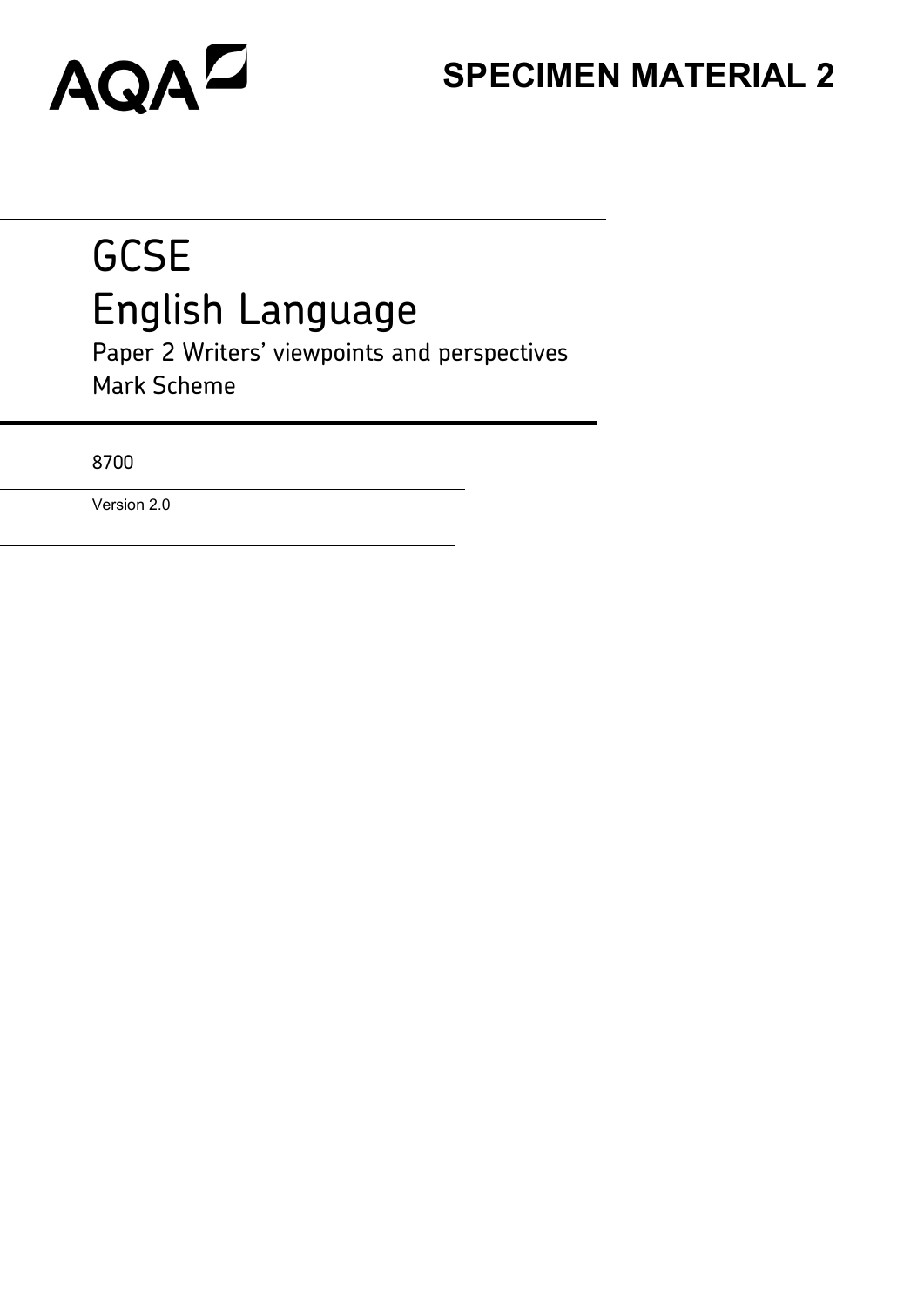Mark schemes are prepared by the Lead Assessment Writer.

It must be stressed that a mark scheme is a working document, in many cases further developed and expanded on the basis of students' reactions to a particular paper. Assumptions about future mark schemes on the basis of one year's document should be avoided; whilst the guiding principles of assessment remain constant, details will change, depending on the content of a particular examination paper.

Copyright © 2015 AQA and its licensors. All rights reserved.

AQA retains the copyright on all its publications. However, registered schools/colleges for AQA are permitted to copy material from this booklet for their own internal use, with the following important exception: AQA cannot give permission to schools/colleges to photocopy any material that is acknowledged to a third party even for internal use within the centre.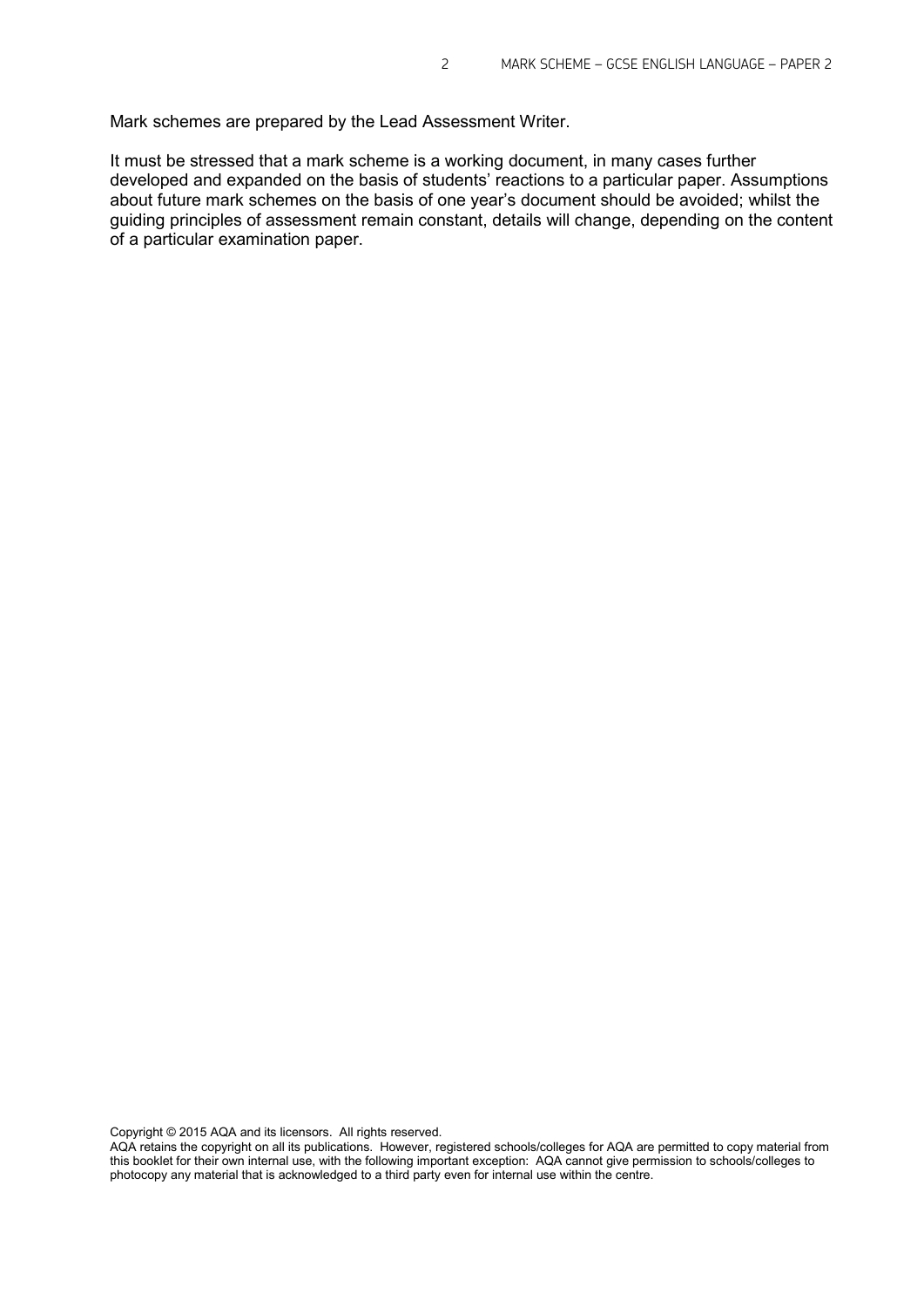#### **Marking methods**

In fairness to students, all teachers must use the same marking methods. The following advice may seem obvious, but all teachers must follow it as closely as possible.

- 1. Refer constantly to the mark scheme throughout marking.
- 2. Always credit accurate, relevant and appropriate answers which are not given in the mark scheme.
- 3. Use the full range of marks. Don't hesitate to give full marks when the answer merits them.
- 4. The key to good and fair marking is consistency. Do not change your standard of marking.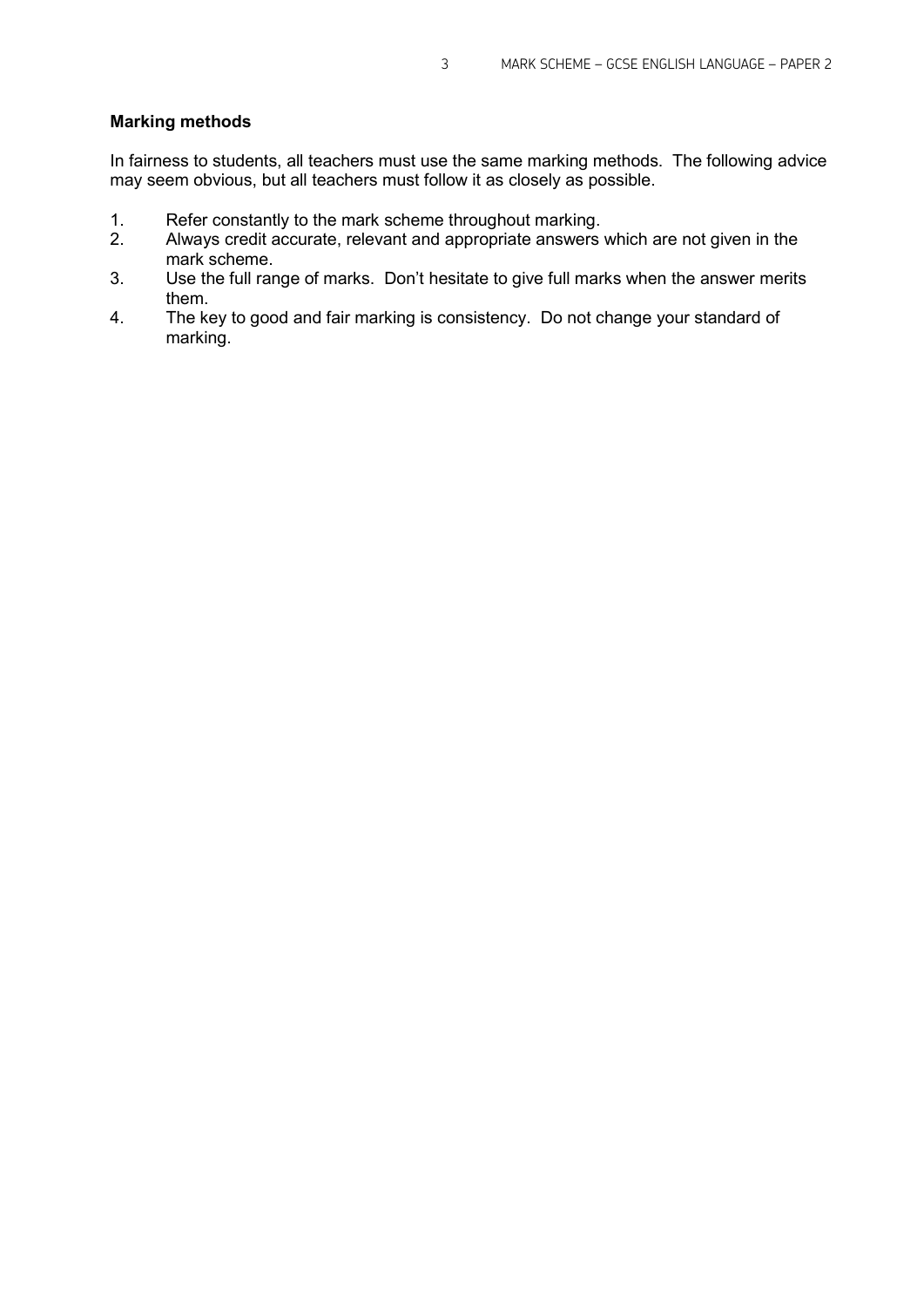#### **INTRODUCTION**

The information provided for each question is intended to be a guide to the kind of answers anticipated and is neither exhaustive nor prescriptive. **All appropriate responses should be given credit.**

Where literary or linguistic terms appear in the Mark Scheme, they do so generally for the sake of brevity. Knowledge of such terms, other than those given in the specification, is **not** required. However, when determining the level of response for a particular answer, examiners should take into account any instances where the student uses these terms effectively to aid the clarity and precision of the argument.

#### **Level of response marking instructions**

Level of response mark schemes are broken down into four levels. There are two, three, four, five or six marks in each level; dependent upon question.

**Please note: The sample responses in each Indicative Standard/Content Descriptor column are not intended to be complete, full or model answers. Instead, they are there as a guide, to provide you with part of an answer, an indicative extract of a response at the required level. If a student was to continue to develop a response at that standard, they would gain a mark at that level.**

#### **Step 1 Determine a level**

Start at the lowest level of the mark scheme and use it as a ladder to see whether the answer meets the descriptor for that level. The descriptor for the level indicates the different qualities that might be seen in the student's answer for that level. If it meets the lowest level then go to the next one and decide if it meets this level, and so on, until you have a match between the level descriptor and the answer. With practice and familiarity you will find that for better answers you will be able to quickly skip through the lower levels of the mark scheme.

#### **Step 2 Determine a mark**

Once you have assigned a level you need to decide on the mark. You may well need to read back through the answer as you apply the mark scheme to clarify points and assure yourself that the level and the mark are appropriate.

The Skills Descriptors column indicates the different skills that students need to demonstrate in their answer for that level. To achieve full marks in a level, students should meet all of the skills descriptors in that level. Students achieving marks at the bottom of a level will ideally have met all skills descriptors of the previous level and at least one of the skills descriptors in that level.

An answer which contains nothing of relevance to the question must be awarded no marks.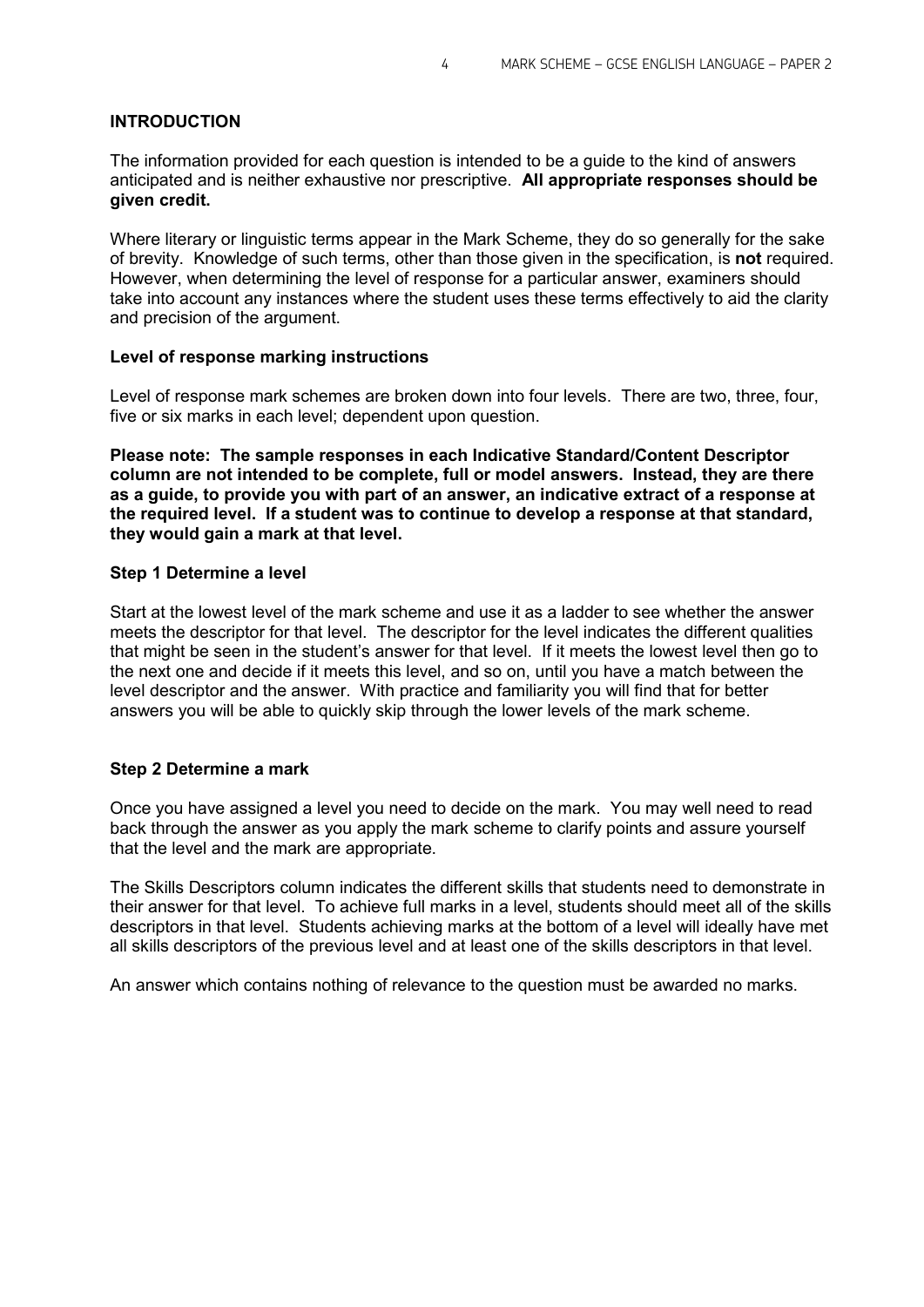# **SECTION A: READING – Assessment Objectives**

| AO1             | Identify and interpret explicit and implicit information and ideas.<br>Select and synthesise evidence from different texts.                                                       |  |  |
|-----------------|-----------------------------------------------------------------------------------------------------------------------------------------------------------------------------------|--|--|
| AO <sub>2</sub> | Explain, comment on and analyse how writers use language and structure<br>to achieve effects and influence readers, using relevant subject<br>terminology to support their views. |  |  |
| AO3             | Compare writers' ideas and perspectives, as well as how these are<br>conveyed, across two or more texts.                                                                          |  |  |
| AO4             | Evaluate texts critically and support this with appropriate<br>textual<br>references.                                                                                             |  |  |

# **SECTION B: WRITING – Assessment Objectives**

| AO <sub>5</sub> | $\bullet$ | Communicate clearly, effectively and imaginatively, selecting and adapting<br>tone, style and register for different forms, purposes and audiences.                                                                                        |
|-----------------|-----------|--------------------------------------------------------------------------------------------------------------------------------------------------------------------------------------------------------------------------------------------|
|                 | $\bullet$ | Organise information and ideas, using structural and grammatical features<br>to support coherence and cohesion of texts.                                                                                                                   |
| AO6             | $\bullet$ | Candidates must use a range of vocabulary and sentence structures for<br>clarity, purpose and effect, with accurate spelling and punctuation. (This<br>requirement must constitute 20% of the marks for each specification as a<br>whole). |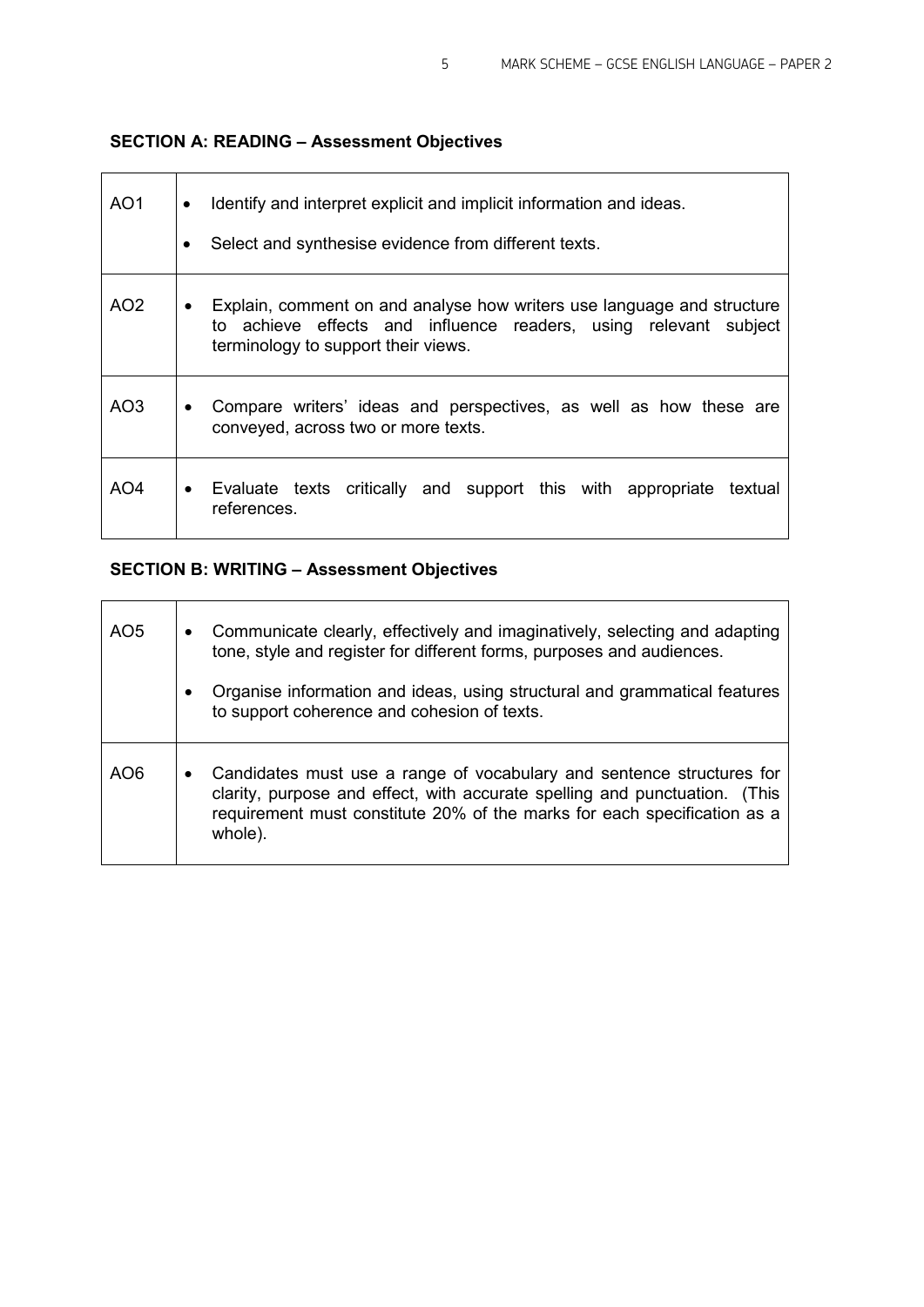| <b>Assessment</b><br>Objective | <b>Section A</b> |
|--------------------------------|------------------|
| AO1                            | $\checkmark$     |
| AO <sub>2</sub>                | $\checkmark$     |
| AO <sub>3</sub>                | $\checkmark$     |
| AO4                            | n/a              |
|                                | <b>Section B</b> |
| AO <sub>5</sub>                | $\checkmark$     |
| AO <sub>6</sub>                | ✓                |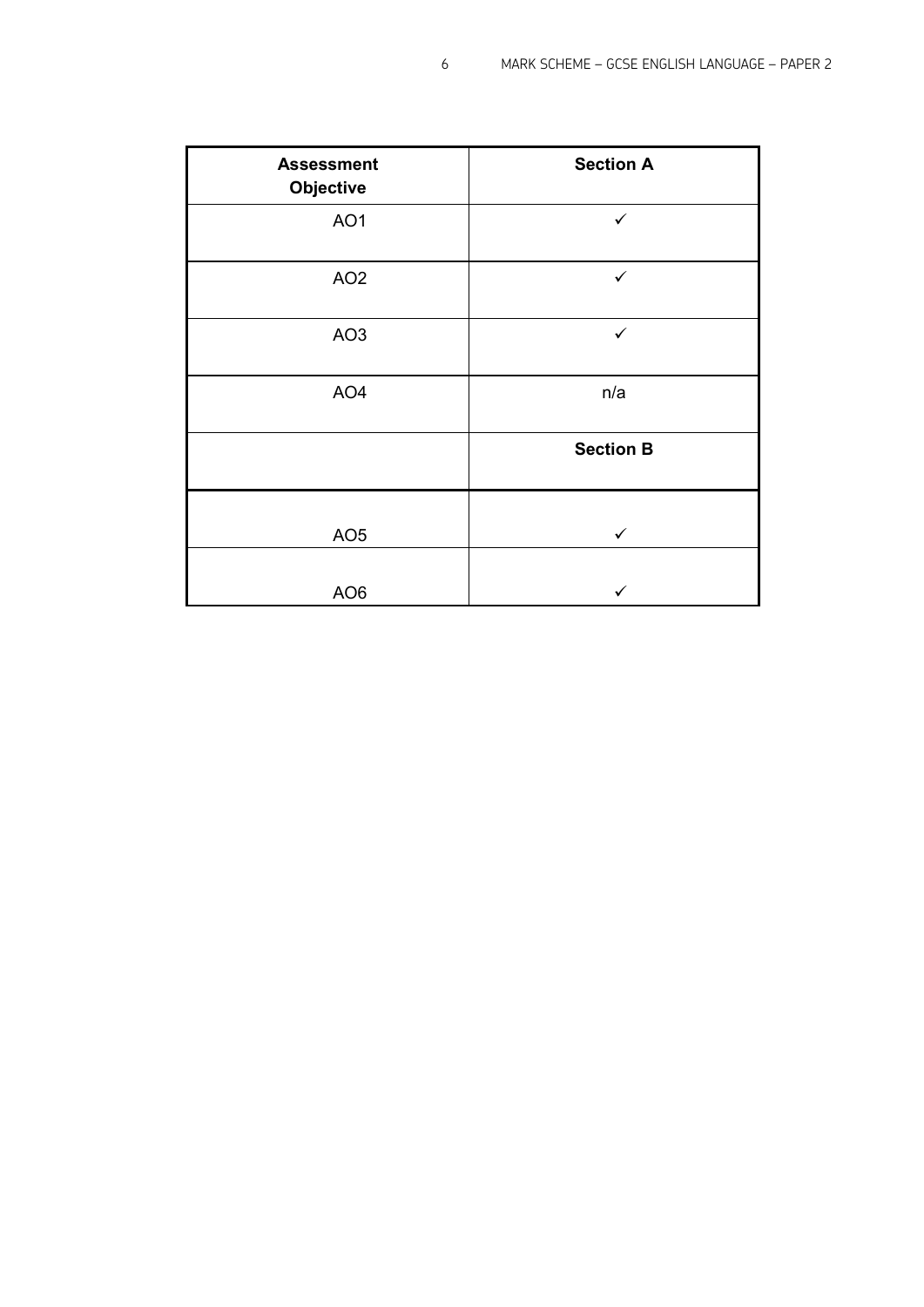#### **Section A: Reading**

```
0 1
```
Read again the first part of **source A, lines 1 to 14**.

Choose **four** statements below which are TRUE.

- Shade the boxes of the ones that you think are true
- Choose a maximum of four statements.
- A Anton is standing in water, covered in mud.<br>B Anton is being carried away by the current.
- B Anton is being carried away by the current.<br>C Glastonbury is a scene of near-total devast.
- C Glastonbury is a scene of near-total devastation.<br>D The moorings of the tents are floating down the h
- The moorings of the tents are floating down the hillside.
- E The writer is shivering and caught in a thunderstorm.<br>F Half-naked people are running after their tents.
- F Half-naked people are running after their tents.<br>G At first, the writer was not pleased to be sent to
- At first, the writer was not pleased to be sent to Glastonbury.
- H The writer was not surprised to find it was wet and muddy.

**[4 marks]**

| <b>AO1</b>            | Identify and interpret explicit and implicit information and ideas.                                                                                                                                                                                                                         |
|-----------------------|---------------------------------------------------------------------------------------------------------------------------------------------------------------------------------------------------------------------------------------------------------------------------------------------|
|                       | Select and synthesise evidence from different texts.                                                                                                                                                                                                                                        |
|                       | This assesses the first bullet point: identify and interpret explicit and implicit                                                                                                                                                                                                          |
|                       | information and ideas.                                                                                                                                                                                                                                                                      |
| A<br>B<br>C<br>D<br>Е | Anton is standing in water, covered in mud. (T)<br>Anton is being carried away by the current. $(F)$<br>Glastonbury is a scene of near-total devastation. (T)<br>The moorings of the tents are floating down the hillside. (F)<br>The writer is shivering and caught in a thunderstorm. (F) |
| F<br>G<br>н           | Half-naked people are running after their tents. (T)<br>At first, the writer was not pleased to be sent to Glastonbury. (T)<br>The writer was not surprised to find it was wet and muddy. (F)                                                                                               |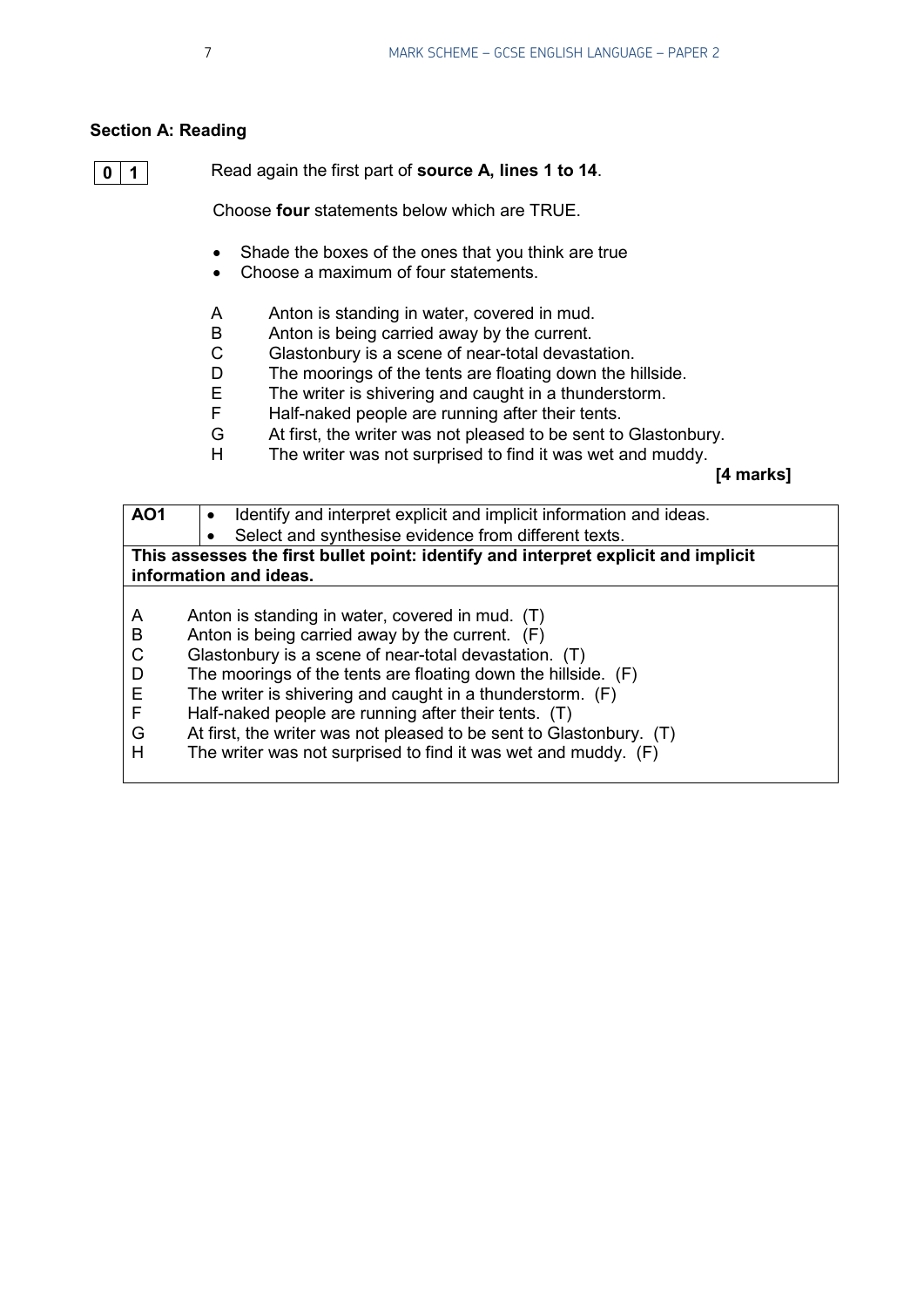**0 2**

You need to refer to **source A** and **source B** for this question:

The things to see and do at Glastonbury Festival and Greenwich Fair are different.

Use details from **both** sources to write a summary of the differences.

# **[8 marks]**

| <b>AO1</b><br>Identify and interpret explicit and implicit information and ideas<br>Select and synthesise evidence from different texts |                                                                                                                                                                                                                                                                                                                           |                                                                                                                                                                                                                          |                                                                                                                                                                                                                                                                                                                                                                                                                                                                                                                                                                                                                                                                                                                                     |  |  |
|-----------------------------------------------------------------------------------------------------------------------------------------|---------------------------------------------------------------------------------------------------------------------------------------------------------------------------------------------------------------------------------------------------------------------------------------------------------------------------|--------------------------------------------------------------------------------------------------------------------------------------------------------------------------------------------------------------------------|-------------------------------------------------------------------------------------------------------------------------------------------------------------------------------------------------------------------------------------------------------------------------------------------------------------------------------------------------------------------------------------------------------------------------------------------------------------------------------------------------------------------------------------------------------------------------------------------------------------------------------------------------------------------------------------------------------------------------------------|--|--|
|                                                                                                                                         | This assesses both bullet points.                                                                                                                                                                                                                                                                                         |                                                                                                                                                                                                                          |                                                                                                                                                                                                                                                                                                                                                                                                                                                                                                                                                                                                                                                                                                                                     |  |  |
| Level                                                                                                                                   | <b>Skills Descriptors</b>                                                                                                                                                                                                                                                                                                 | How to arrive at<br>a mark                                                                                                                                                                                               | <b>Indicative Standard</b>                                                                                                                                                                                                                                                                                                                                                                                                                                                                                                                                                                                                                                                                                                          |  |  |
|                                                                                                                                         |                                                                                                                                                                                                                                                                                                                           |                                                                                                                                                                                                                          | This indicative standard is not<br>a model answer, or a<br>complete response. Nor does<br>it seek to exemplify any<br>particular content. Rather, it<br>is an indication of the<br>standard for the level.                                                                                                                                                                                                                                                                                                                                                                                                                                                                                                                          |  |  |
| Level 4<br>Perceptive,<br>summary<br>7-8 marks                                                                                          | Shows perceptive synthesis<br>and interpretation of both texts:<br>Makes perceptive<br>$\bullet$<br>inferences from both texts<br>Makes judicious<br>$\bullet$<br>references/use of textual<br>detail relevant to the focus<br>of the question<br>Statements show<br>$\bullet$<br>perceptive differences<br>between texts | At the top of the<br>level, a student's<br>response will<br>meet all of the<br>skills descriptors.<br>At the bottom of<br>the level, a<br>student will have<br>Level 3 and at<br>least one of the<br>skills descriptors. | There are similar things to<br>see and do at the two places<br>but they happen in very<br>different ways; music is an<br>example. There are bands at<br>Greenwich, each with three<br>drums, all play 'different<br>tunes at the same time' so it<br>sounds like disorganised<br>chaos and just a cacophony<br>adding to the confusion. At<br>Glastonbury, we get a<br>different idea of the bands:<br>including Elvis Costello and<br>The Killers, who 'perform in<br>tuxedo jackets and glitter', so<br>this seems like it is more<br>organised, with spectators<br>actually watching. This<br>creates a more refined<br>atmosphere than at<br>Greenwich. Also, couples can<br>get married at the chapel of<br>love and loathing. |  |  |
| Level 3<br>Clear,<br>relevant                                                                                                           | Shows clear synthesis and<br>interpretation of both texts:<br>Makes clear inferences<br>from both texts                                                                                                                                                                                                                   | At the top of the<br>level, a student's<br>response will<br>meet all of the                                                                                                                                              | The main thing to see and<br>hear at Glastonbury is the<br>music, with a list of the top<br>bands playing including the                                                                                                                                                                                                                                                                                                                                                                                                                                                                                                                                                                                                             |  |  |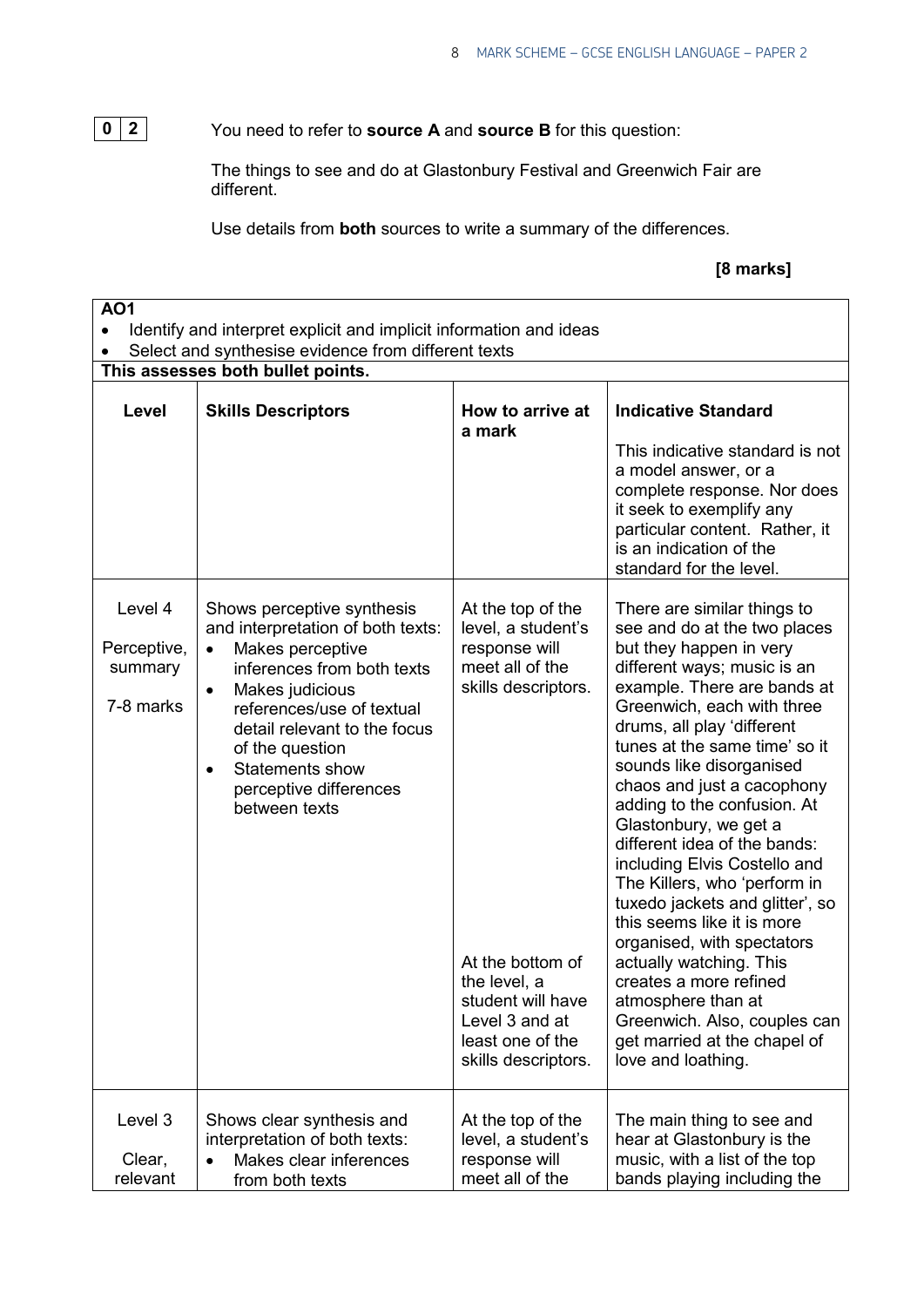| summary<br>5-6 marks                                    | Selects clear<br>$\bullet$<br>references/textual detail<br>relevant to the focus of the<br>question<br>Statements show clear<br>differences between texts                                                                                                                            | skills descriptors.<br>At the bottom of<br>the level, a<br>student will have<br>Level 2 and at<br>least one of the<br>skills descriptors.                                                                                | rock band, The Killers and<br>Coldplay. At Greenwich Fair<br>there are also bands playing,<br>but a main attraction is the<br>stalls selling toys and food,<br>such as the stall selling 'real<br>spice nuts' with 'un-bonneted<br>young ladies' whose job is to<br>lure you there to buy some. |
|---------------------------------------------------------|--------------------------------------------------------------------------------------------------------------------------------------------------------------------------------------------------------------------------------------------------------------------------------------|--------------------------------------------------------------------------------------------------------------------------------------------------------------------------------------------------------------------------|-------------------------------------------------------------------------------------------------------------------------------------------------------------------------------------------------------------------------------------------------------------------------------------------------|
| Level 2<br>Some,<br>attempts at<br>summary<br>3-4 marks | Shows some interpretation<br>from one/both texts:<br>Attempts some inference(s)<br>$\bullet$<br>from one/both texts<br>Selects some appropriate<br>$\bullet$<br>references/textual detail<br>from one/both texts<br>Statements show some<br>$\bullet$<br>difference(s) between texts | At the top of the<br>level, a student's<br>response will<br>meet all of the<br>skills descriptors.<br>At the bottom of<br>the level, a<br>student will have<br>Level 1 and at<br>least one of the<br>skills descriptors. | At Greenwich Fair there are<br>lots of stalls, 'gaily lighted up'<br>selling toys and things to eat,<br>whereas there are lots of<br>well-known bands playing at<br>Glastonbury, suggesting that<br>it is more about music.                                                                     |
| Level 1<br>Simple,<br>limited<br>summary<br>1-2 marks   | Shows simple awareness from<br>one/both texts:<br>Offers paraphrase rather<br>than inference<br>Makes simple<br>$\bullet$<br>reference/textual details<br>from one/both texts<br>Statement(s) show a simple<br>$\bullet$<br>difference between texts                                 | At the top of the<br>level, a student's<br>response will<br>meet all of the<br>skills descriptors.<br>At the bottom of<br>the level, a<br>student will have<br>at least one of the<br>skills descriptors.                | Glastonbury has bands like<br>Coldplay and Elvis Costello<br>to see. The Greenwich Fair<br>has lots of stalls selling things<br>like gingerbread and toys.                                                                                                                                      |
| Level 0<br>No marks                                     | Students in this band will not have offered any differences<br>Nothing to reward                                                                                                                                                                                                     |                                                                                                                                                                                                                          |                                                                                                                                                                                                                                                                                                 |

AO1 Content may include ideas such as:

- the different types of musical things / bands to be seen at each event
- the various stalls and Richardson's booth at Greenwich and what can be seen and done there compared with …
- the various areas, e.g. Lost Vagueness and Chapel of Love and Loathing disc-jockey booth at Glastonbury.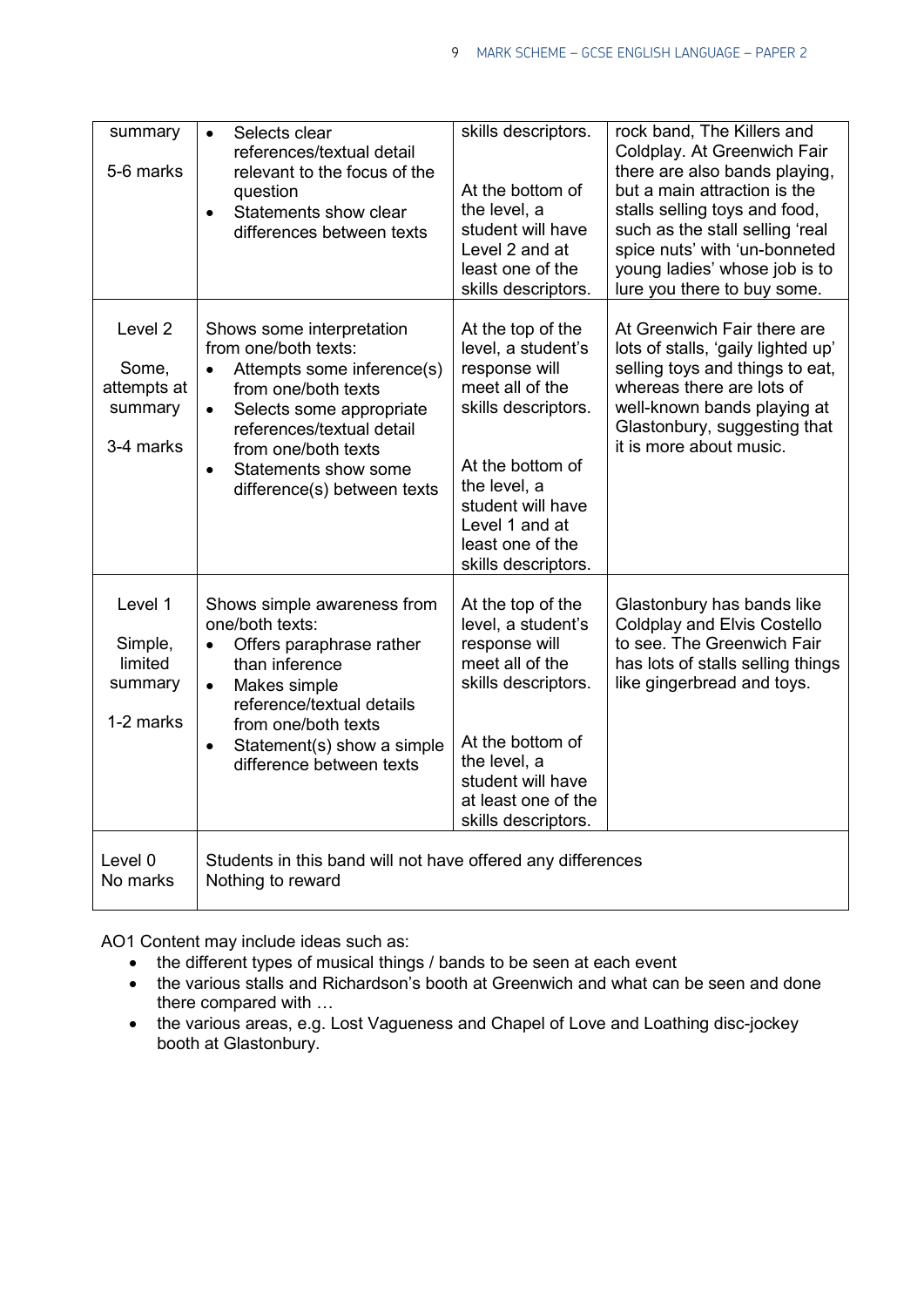#### You now need to refer **only** to **source B**, Dickens' description of the fair itself, **(line 19 to the end)**. **0 3**

How does Dickens use language to make you, the reader, feel part of the fair?

#### **[12 marks]**

# **AO2**

Explain, comment on and analyse how writers use language and structure to achieve effects and influence readers, using relevant subject terminology to support their views

**This question assesses Language** ie: Words / Phrases / Language Features / Language Techniques / Sentence Forms

| Level                                                         | <b>Skills Descriptors</b>                                                                                                                                                                                                                                                                                      | How to arrive at<br>a mark                                                                                                                                                                                               | <b>Indicative Standard</b><br>This indicative standard is not a<br>model answer, or a complete<br>response. Nor does it seek to<br>exemplify any particular content.<br>Rather, it is an indication of the<br>standard for the level.                                                                                                                                                                                                                                                                                                                                                                                                                                                                                                                                                                                                                                                                                                                                                                                                                                             |
|---------------------------------------------------------------|----------------------------------------------------------------------------------------------------------------------------------------------------------------------------------------------------------------------------------------------------------------------------------------------------------------|--------------------------------------------------------------------------------------------------------------------------------------------------------------------------------------------------------------------------|-----------------------------------------------------------------------------------------------------------------------------------------------------------------------------------------------------------------------------------------------------------------------------------------------------------------------------------------------------------------------------------------------------------------------------------------------------------------------------------------------------------------------------------------------------------------------------------------------------------------------------------------------------------------------------------------------------------------------------------------------------------------------------------------------------------------------------------------------------------------------------------------------------------------------------------------------------------------------------------------------------------------------------------------------------------------------------------|
| Level 4<br>Detailed,<br>perceptive<br>analysis<br>10-12 marks | Shows detailed and<br>perceptive<br>understanding of<br>language:<br>Analyses the effects<br>$\bullet$<br>of the writer's<br>choices of language<br>Selects a judicious<br>$\bullet$<br>range of textual<br>detail<br><b>Makes</b><br>$\bullet$<br>sophisticated and<br>accurate use of<br>subject terminology | At the top of the<br>level, a student's<br>response will<br>meet all of the<br>skills descriptors.<br>At the bottom of<br>the level, a<br>student will have<br>Level 3 and at<br>least one of the<br>skills descriptors. | The second person direct address<br>with the instruction to 'imagine<br>yourself' draws the modern reader<br>into the excitement of the past.<br>Also the description of<br>"Richardson's" is seductive for the<br>reader: the phrase 'brightly<br>illuminated lamps' and 'immense<br>booth' suggest a promise - of<br>drama and expectation - about<br>what could be inside that<br>cavernous place. The image of<br>'pots of burning fat' has a bizarre<br>but authentic effect on the senses<br>of both smell and sight -<br>melodramatic and intriguing of itself<br>for the modern reader, since<br>burning fat has connotations of<br>danger and error rather than<br>entertainment.<br>The authentic direct speech of the<br>man, which enhances his<br>'countryman's' dress, is engaging<br>for the reader, who is also then<br>enticed to 'come for'erd'. The<br>adjective, 'tragic' and the noun,<br>'swell', attached to the<br>professionals who 'foot it to<br>perfection', suggest that their<br>performance is beautifully contrived<br>both on and off the stage. |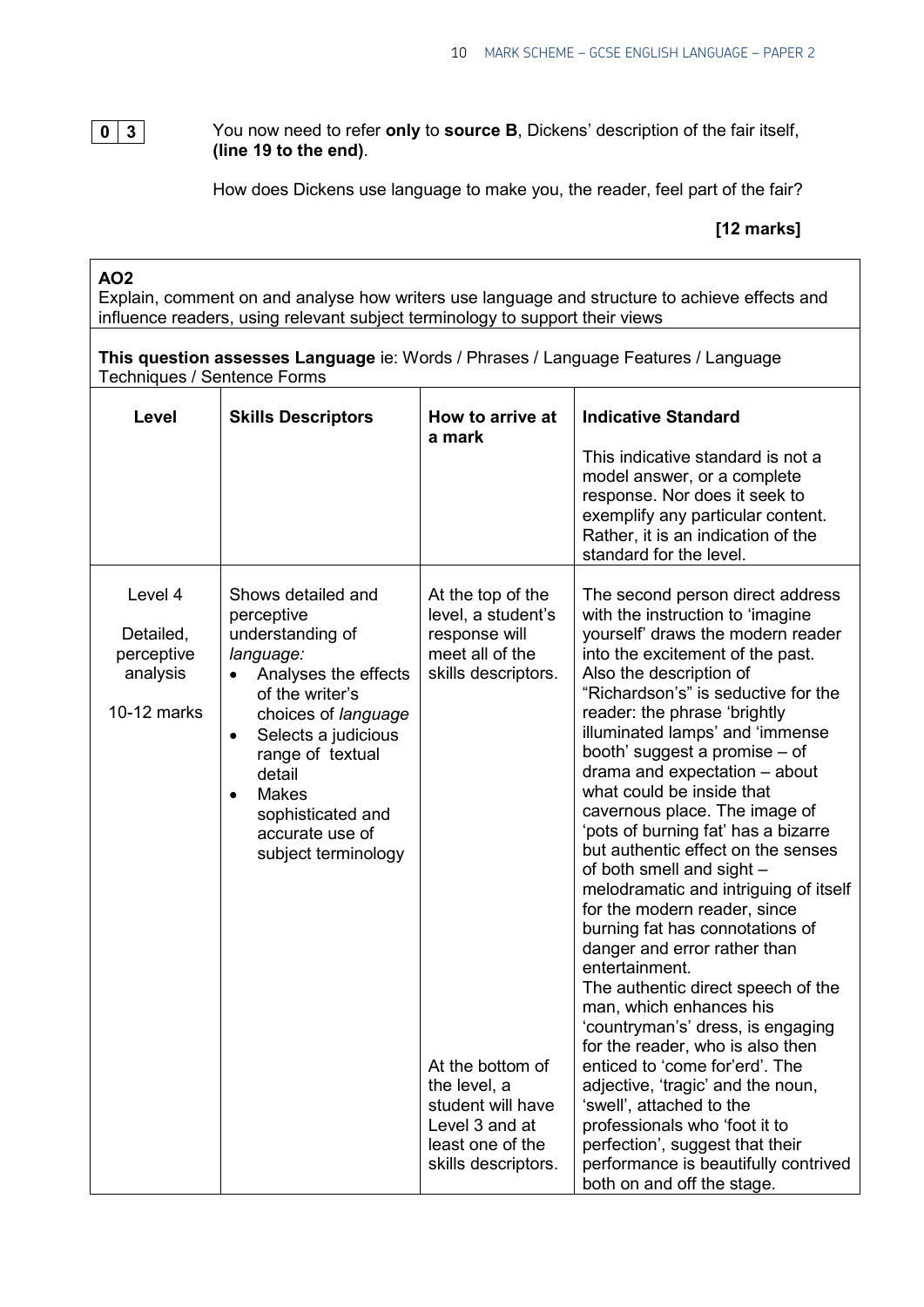| Level 3<br>Clear, relevant<br>explanation<br>7-9 marks                   | Shows clear<br>understanding of<br>language:<br>Explains clearly the<br>$\bullet$<br>effects of the<br>writer's choices of<br>language<br>Selects a range of<br>$\bullet$<br>relevant textual<br>detail<br>Makes clear and<br>$\bullet$<br>accurate use of<br>subject terminology | At the top of the<br>level, a student's<br>response will<br>meet all of the<br>skills descriptors.<br>At the bottom of<br>the level, a<br>student will have<br>Level 2 and at<br>least one of the<br>skills descriptors. | Dickens' use of the pronoun 'you'<br>in 'Five minutes walking brings you<br>to the fair' has the effect of putting<br>the reader firmly in the action and<br>events, and the time reference of<br>'Five minutes' hurries the reader<br>along quickly to the 'fair itself'. The<br>description of the stalls as 'gaily<br>lighted up' gives the sense of a<br>bright, colourful and seductive<br>scene which is also suggested by<br>the word 'attractive' in the phrase<br>'the most attractive goods'. The<br>alliteration in 'pennyworths of<br>pickled salmon' helps it seem<br>mouth-watering, whereas the word<br>'bilious' in 'species of snail floating<br>in a somewhat bilious-looking<br>green liquid' is revolting and also<br>makes the reader feel sick. |
|--------------------------------------------------------------------------|-----------------------------------------------------------------------------------------------------------------------------------------------------------------------------------------------------------------------------------------------------------------------------------|--------------------------------------------------------------------------------------------------------------------------------------------------------------------------------------------------------------------------|-----------------------------------------------------------------------------------------------------------------------------------------------------------------------------------------------------------------------------------------------------------------------------------------------------------------------------------------------------------------------------------------------------------------------------------------------------------------------------------------------------------------------------------------------------------------------------------------------------------------------------------------------------------------------------------------------------------------------------------------------------------------------|
| Level <sub>2</sub><br>Some,<br>understanding<br>and comment<br>4-6 marks | Shows some<br>understanding of<br>language:<br>Attempts to<br>$\bullet$<br>comment on the<br>effect of language<br>Selects some<br>$\bullet$<br>appropriate textual<br>detail<br>Makes some use of<br>subject terminology,<br>mainly appropriately                                | At the top of the<br>level, a student's<br>response will<br>meet all of the<br>skills descriptors.<br>At the bottom of<br>the level, a<br>student will have<br>Level 1 and at<br>least one of the<br>skills descriptors. | The writer uses a list of descriptive<br>nouns: 'the screams of the women,<br>the shouts of the boys, the clanging<br>of gongs ' to build up the idea of<br>noise and excitement for the<br>reader.<br>It says, 'you are in the very centre<br>and heart of the fair' which has the<br>effect of making the reader feel<br>they were in the middle of it.                                                                                                                                                                                                                                                                                                                                                                                                             |
| Level 1<br>Simple, limited<br>comment<br>1-3 marks                       | Shows simple<br>awareness of language:<br>Offers simple<br>$\bullet$<br>comment on the<br>effects of language<br>Selects simple<br>$\bullet$<br>references or<br>textual details<br>Makes simple use<br>٠<br>of subject<br>terminology, not<br>always<br>appropriately            | At the top of the<br>level, a student's<br>response will<br>meet all of the<br>skills descriptors.<br>At the bottom of<br>the level, a<br>student will have<br>at least one of the<br>skills descriptors.                | It says the stalls were 'gaily lighted<br>up' which makes you think they<br>were bright.<br>The writer uses a list to show that<br>there were lots of things to see and<br>buy, so making you feel that you<br>were there.                                                                                                                                                                                                                                                                                                                                                                                                                                                                                                                                            |
| Level 0<br>No marks                                                      | No comments offered on the use of language<br>Nothing to reward                                                                                                                                                                                                                   |                                                                                                                                                                                                                          |                                                                                                                                                                                                                                                                                                                                                                                                                                                                                                                                                                                                                                                                                                                                                                       |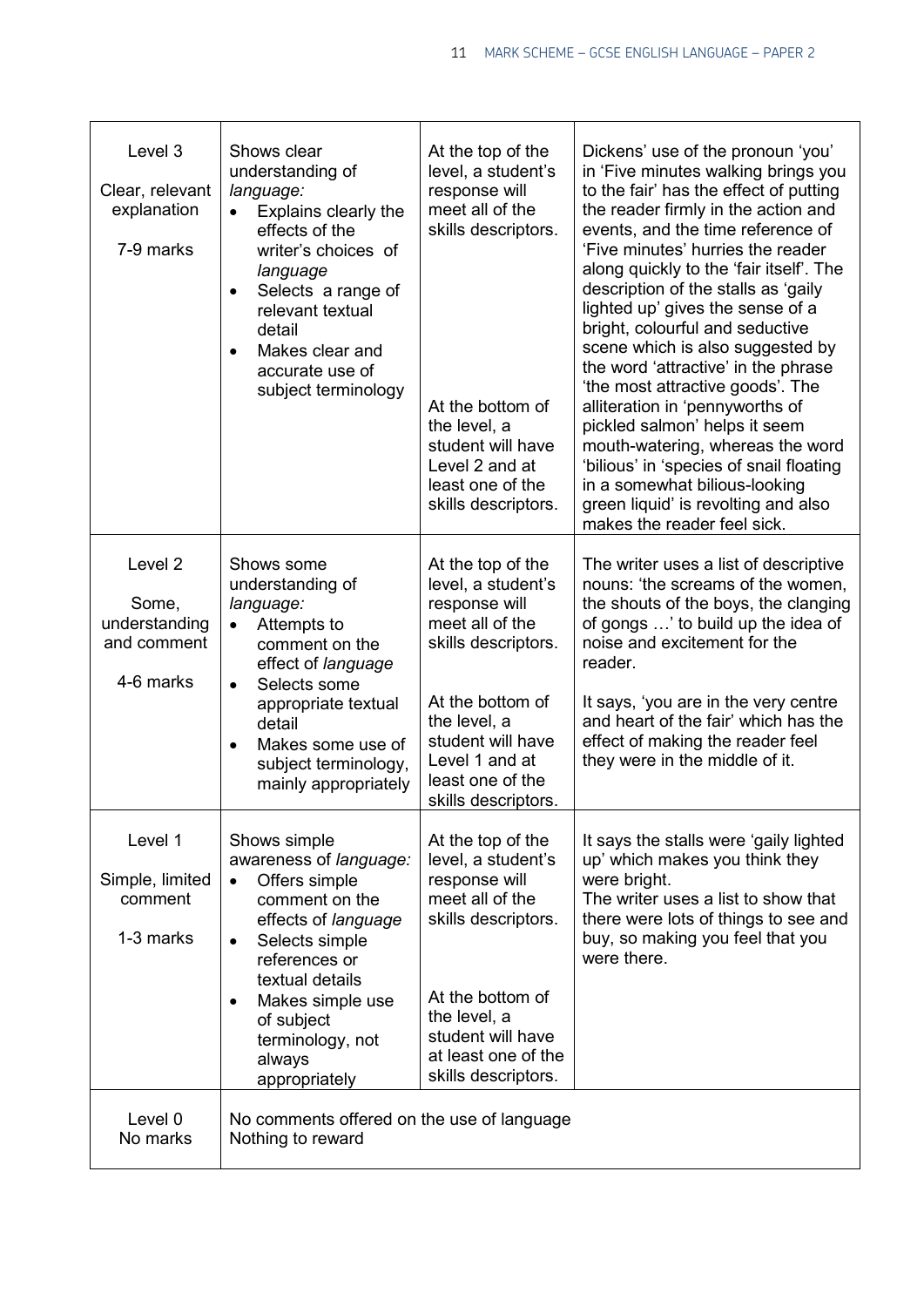AO2 Content may include the effect of ideas such as:

- Dickens' use of descriptive words and phrases, imagery and extended vocabulary
- Dickens' use of linguistic features and devices such as lists and alliteration
- Dickens' evocation of atmosphere and character
- the extent to which the reader feels affected, involved, engaged with the text.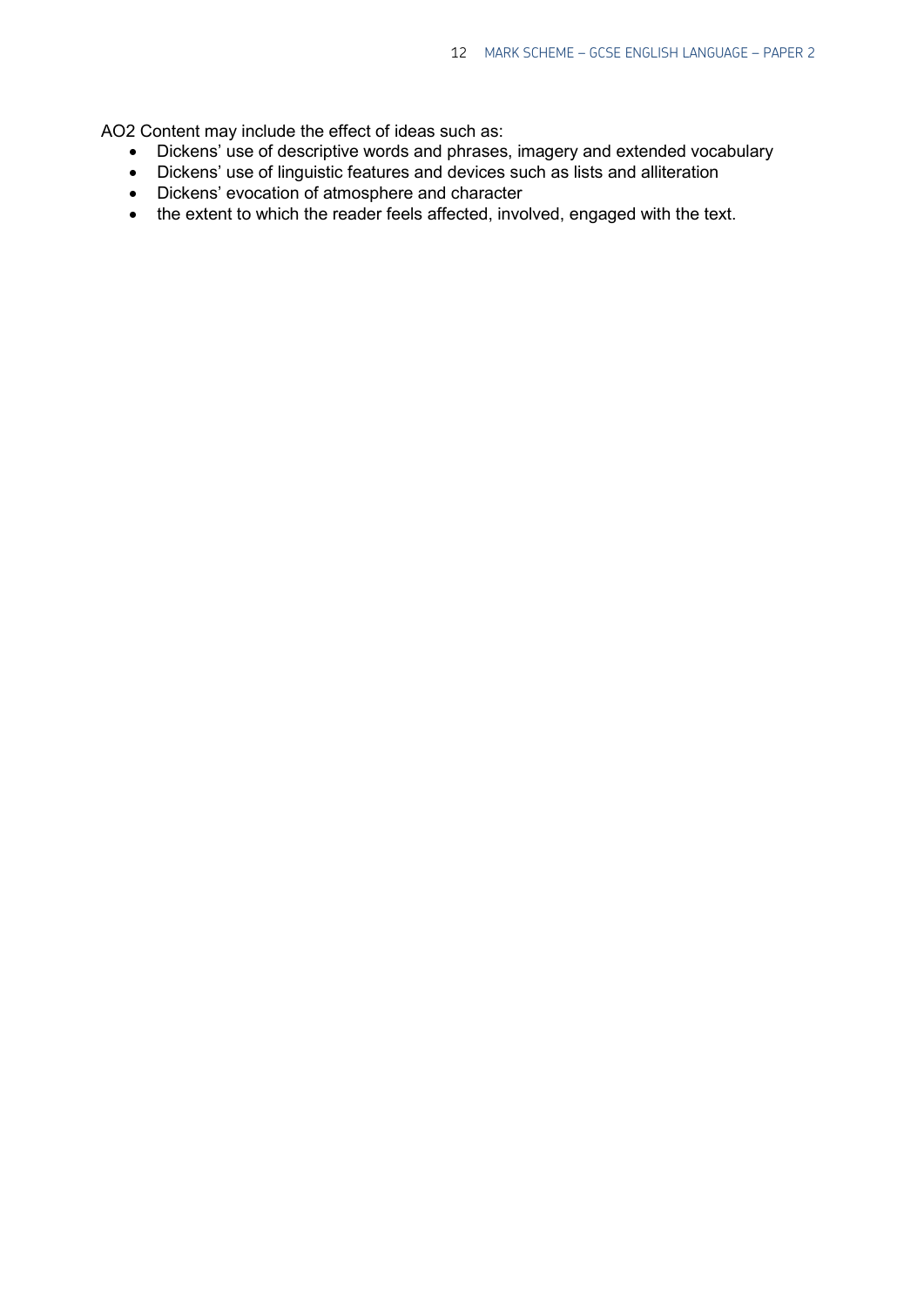# 0  $|4|$

For this question, you need to refer to the **whole of source A** together with the **whole of source B**.

Compare how the writers have conveyed their different views and experiences of the festival and fair they describe.

In your answer, you could:

- compare their different views and experiences
- compare the methods they use to convey those views and experiences
- support your ideas with references to both texts.

## **[16 marks]**

# **AO3** Compare writers' ideas and perspectives, as well as how these are conveyed, across two or more texts

| Level                                             | <b>Skills Descriptors</b>                                                                                                                                                                                                                                                                                             | How to arrive at a<br>mark                                                                      | <b>Indicative Standard</b><br>This indicative standard is not a<br>model answer, or a complete<br>response. Nor does it seek to<br>exemplify any particular content.<br>Rather, it is an indication of the<br>standard for the level.                                                                                                                                                                                                                                                                                                                                                                                                                                                                                                                                                               |
|---------------------------------------------------|-----------------------------------------------------------------------------------------------------------------------------------------------------------------------------------------------------------------------------------------------------------------------------------------------------------------------|-------------------------------------------------------------------------------------------------|-----------------------------------------------------------------------------------------------------------------------------------------------------------------------------------------------------------------------------------------------------------------------------------------------------------------------------------------------------------------------------------------------------------------------------------------------------------------------------------------------------------------------------------------------------------------------------------------------------------------------------------------------------------------------------------------------------------------------------------------------------------------------------------------------------|
| Level 4<br>Perceptive,<br>detailed<br>13-16 marks | Compares ideas<br>and perspectives<br>in a perceptive<br>way<br>Analyses how<br>$\bullet$<br>writers' methods<br>are used<br>Selects a range of<br>judicious<br>supporting detail<br>from both texts<br>Shows a detailed<br>$\bullet$<br>understanding of<br>the different ideas<br>and perspectives<br>in both texts | At the top of the level,<br>a student's response<br>will meet all of the<br>skills descriptors. | The journeys to the events have<br>been presented from very<br>different perspectives. Dickens<br>describes a 'state of perpetual<br>bustle and noise', and vehicles<br>'crammed with people  at<br>utmost speed' making the<br>journey seem risky, perhaps<br>dangerous, even lethal, but<br>does so employing an extended<br>list of lively sights and sounds,<br>whereas Elizabeth Day, whose<br>general tone is one of wry<br>humour, describes her train<br>journey to Castle Cary as the<br>height of civilised calm,<br>sophistication and quiet, with<br>students 'sipping Pimms and<br>making polite chit-chat'.<br>This difference is connected to<br>other events: The 'extremely<br>dense crowd' would be common<br>to both, but Dickens describes<br>an invitation to the reader to be |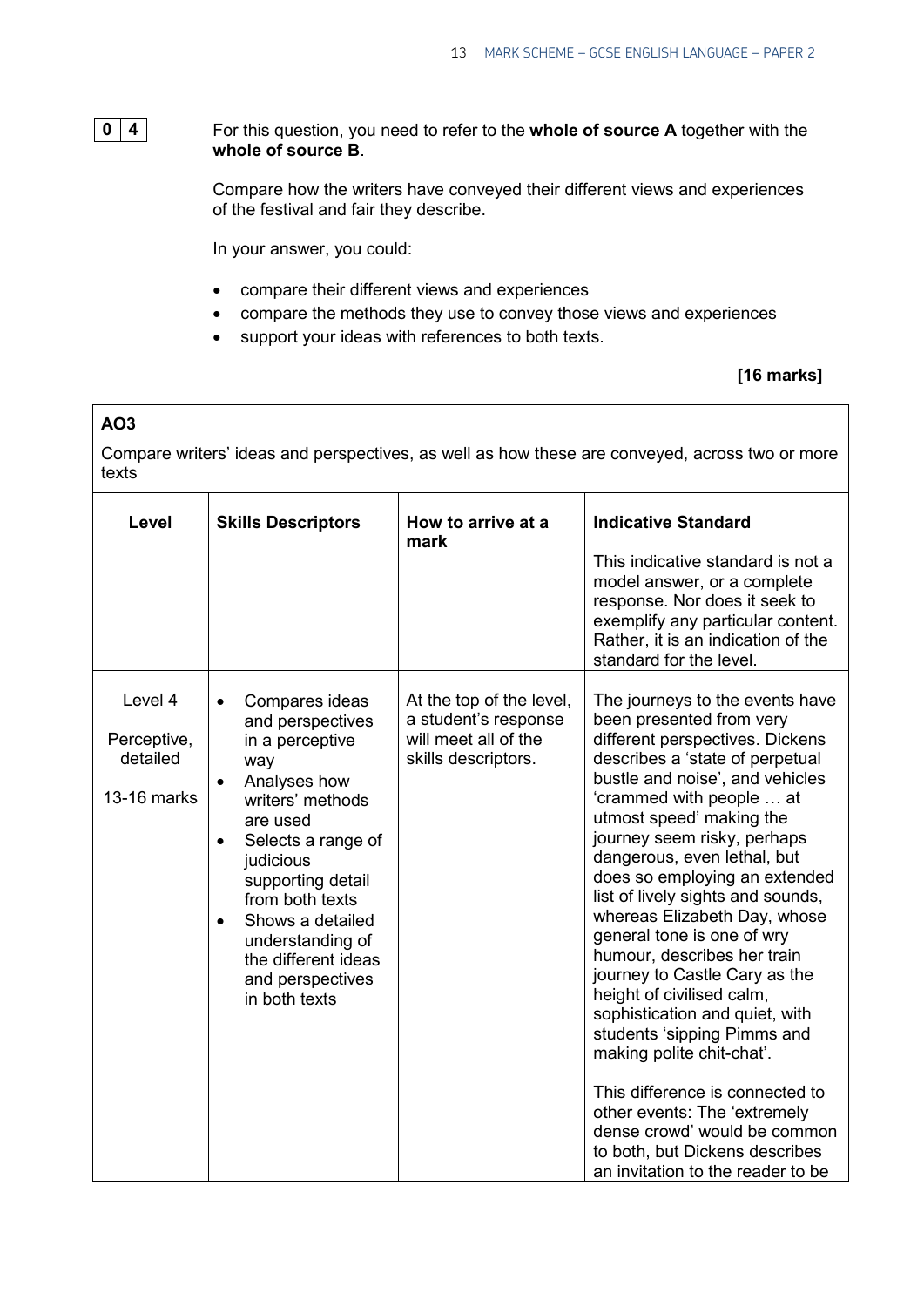|                                                      |                                                                                                                                                                                                                                                                                                                            | At the bottom of the<br>level, a student will<br>have Level 3 and at<br>least one of the skills<br>descriptors.                                                                                                    | swung chaotically 'to and fro,<br>and in and out'. Elizabeth Day<br>presents a different, civilised<br>and controlled, 21st century<br>version: 'It's a very safe, family-<br>friendly atmosphere' says Ed<br>Thaw, and 'the crowd remained<br>good-humoured throughout.'<br>She cites peoples' thoughts to<br>reinforce her changing<br>perspective. This perspective is,<br>in contrast to the 19th century,<br>'almost nice'.                                                                                                                                                                                                                                                                                                                                                                        |
|------------------------------------------------------|----------------------------------------------------------------------------------------------------------------------------------------------------------------------------------------------------------------------------------------------------------------------------------------------------------------------------|--------------------------------------------------------------------------------------------------------------------------------------------------------------------------------------------------------------------|---------------------------------------------------------------------------------------------------------------------------------------------------------------------------------------------------------------------------------------------------------------------------------------------------------------------------------------------------------------------------------------------------------------------------------------------------------------------------------------------------------------------------------------------------------------------------------------------------------------------------------------------------------------------------------------------------------------------------------------------------------------------------------------------------------|
| Level 3<br>Clear,<br>relevant<br>9-12 marks          | Compares ideas<br>and perspectives<br>in a clear and<br>relevant way<br><b>Explains clearly</b><br>how writers'<br>methods are used<br>Selects relevant<br>$\bullet$<br>detail to support<br>from both texts<br>Shows a clear<br>$\bullet$<br>understanding of<br>the different ideas<br>and perspectives<br>in both texts | At the top of the level,<br>a student's response<br>will meet all of the<br>skills descriptors.<br>At the bottom of the<br>level, a student will<br>have Level 2 and at<br>least one of the skills<br>descriptors. | From Elizabeth Day's<br>perspective, the idea of going to<br>Glastonbury was one of<br>'undiluted horror', and her use of<br>words like 'horror', 'devastation'<br>and 'terrible natural disaster' to<br>describe the scene reinforce this<br>initial view. However, this<br>changes as she realises that the<br>experience is not as bad as she<br>feared and language choices<br>vary accordingly to describing<br>Glastonbury as 'almost civilised'<br>and, at the end, 'almost nice'.<br>Dickens, on the other hand is<br>positive, enthusiastic, and joyful<br>about the Fair all the way<br>through. Although he describes<br>ladies 'screaming', complete<br>chaos and a dangerous crowd<br>swinging you to and fro', the<br>tone is always one of joy and<br>celebration and actually positive. |
| Level <sub>2</sub><br>Some,<br>attempts<br>5-8 marks | Attempts to<br>compare ideas and<br>perspectives<br>Makes some<br>$\bullet$<br>comment on how<br>writers' methods<br>are used<br>Selects some<br>$\bullet$<br>appropriate<br>textual<br>detail/references,<br>not always<br>supporting from<br>one or both texts<br>Identifies some                                        | At the top of the level,<br>a student's response<br>will meet all of the<br>skills descriptors.<br>At the bottom of the<br>level, a student will<br>have Level 1 and at<br>least one of the skills<br>descriptors. | Elizabeth Day thought<br>Glastonbury was a nightmare<br>when she got there because she<br>describes the place as 'a scene<br>of near devastation' and that the<br>people 'look like survivors of a<br>terrible disaster'.<br>On the other hand, Dickens<br>finds the Fair good fun and even<br>says that dragging 'young ladies<br>up the steep hill' and then<br>dragging them down again, was<br>amusing.                                                                                                                                                                                                                                                                                                                                                                                             |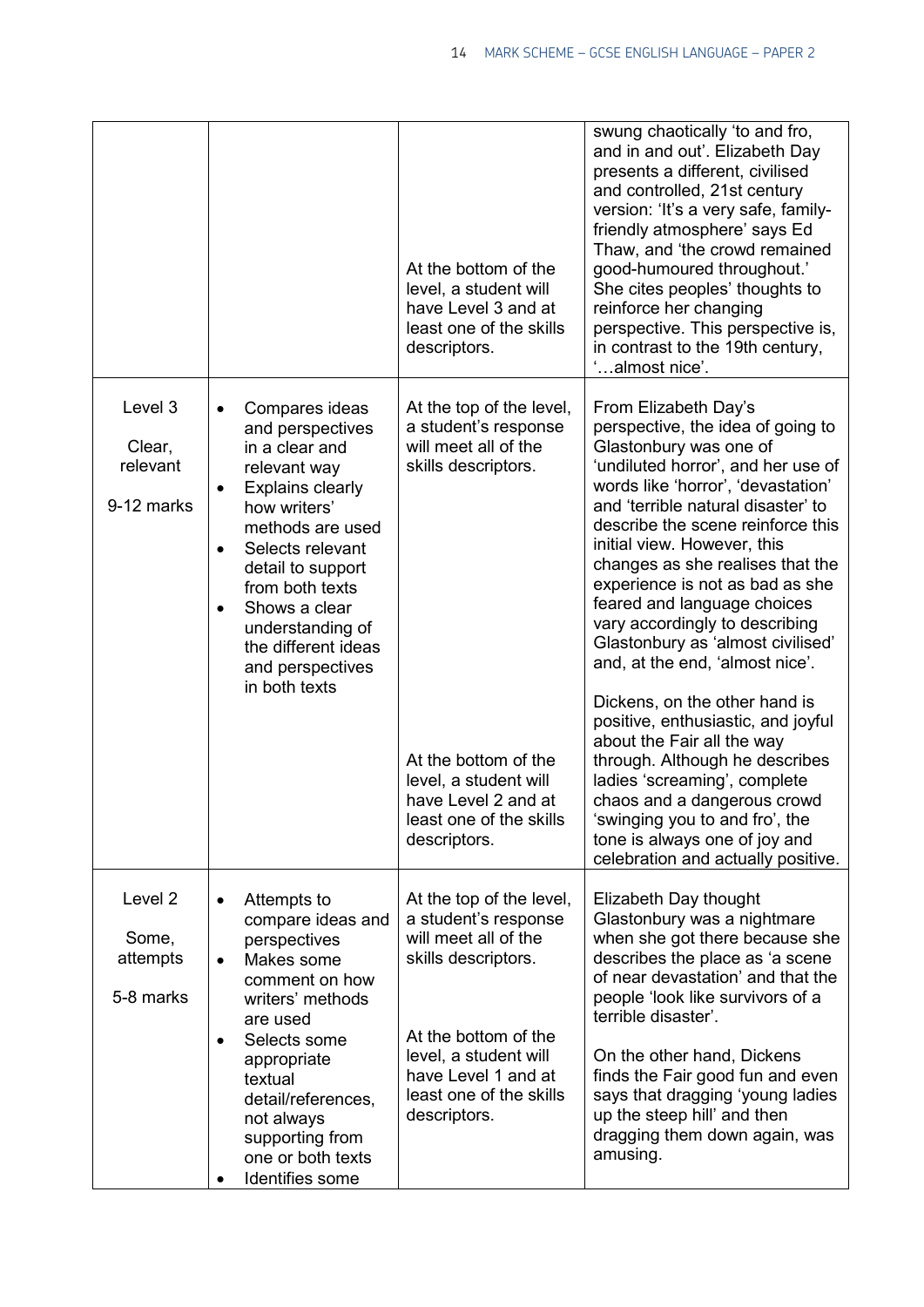|                                            | different ideas and<br>perspectives                                                                                                                                                                                                                                                            |                                                                                                                                                                                                     |                                                                                                                                                                                                                                                                       |
|--------------------------------------------|------------------------------------------------------------------------------------------------------------------------------------------------------------------------------------------------------------------------------------------------------------------------------------------------|-----------------------------------------------------------------------------------------------------------------------------------------------------------------------------------------------------|-----------------------------------------------------------------------------------------------------------------------------------------------------------------------------------------------------------------------------------------------------------------------|
| Level 1<br>Simple,<br>limited<br>1-4 marks | Makes simple<br>$\bullet$<br>cross reference of<br>ideas and<br>perspectives<br>Makes simple<br>$\bullet$<br>identification of<br>writers' methods<br>Makes simple<br>references/ textual<br>details from one or<br>both texts<br>Shows simple<br>awareness of<br>ideas and/or<br>perspectives | At the top of the level,<br>a student's response<br>will meet all of the<br>skills descriptors.<br>At the bottom of the<br>level, a student will<br>have at least one of<br>the skills descriptors. | Elizabeth Day describes<br>Glastonbury as being muddy<br>and writes about seeing the<br>music and other events, some of<br>which she liked.<br>Dickens also describes events<br>and music enjoyed at<br>Greenwich Fair but the music<br>was different to Glastonbury. |
| Level 0<br>No marks                        | No ideas offered about the differences<br>Nothing to reward                                                                                                                                                                                                                                    |                                                                                                                                                                                                     |                                                                                                                                                                                                                                                                       |

AO3 Content may include the ideas such as:

- Elizabeth Day's reluctance to go to Glastonbury and her choice of words and phrases to signal that
- Elizabeth Day's generally ironic / sardonic humour which designates the tone of her piece
- the change in the view Elizabeth Day has of the event, which affects the way she conveys the experience
- Dickens' (by contrast) consistent enthusiasm which determines his language and tone
- some obvious differences in what the writers do the journey, the crowds, the entertainments etc.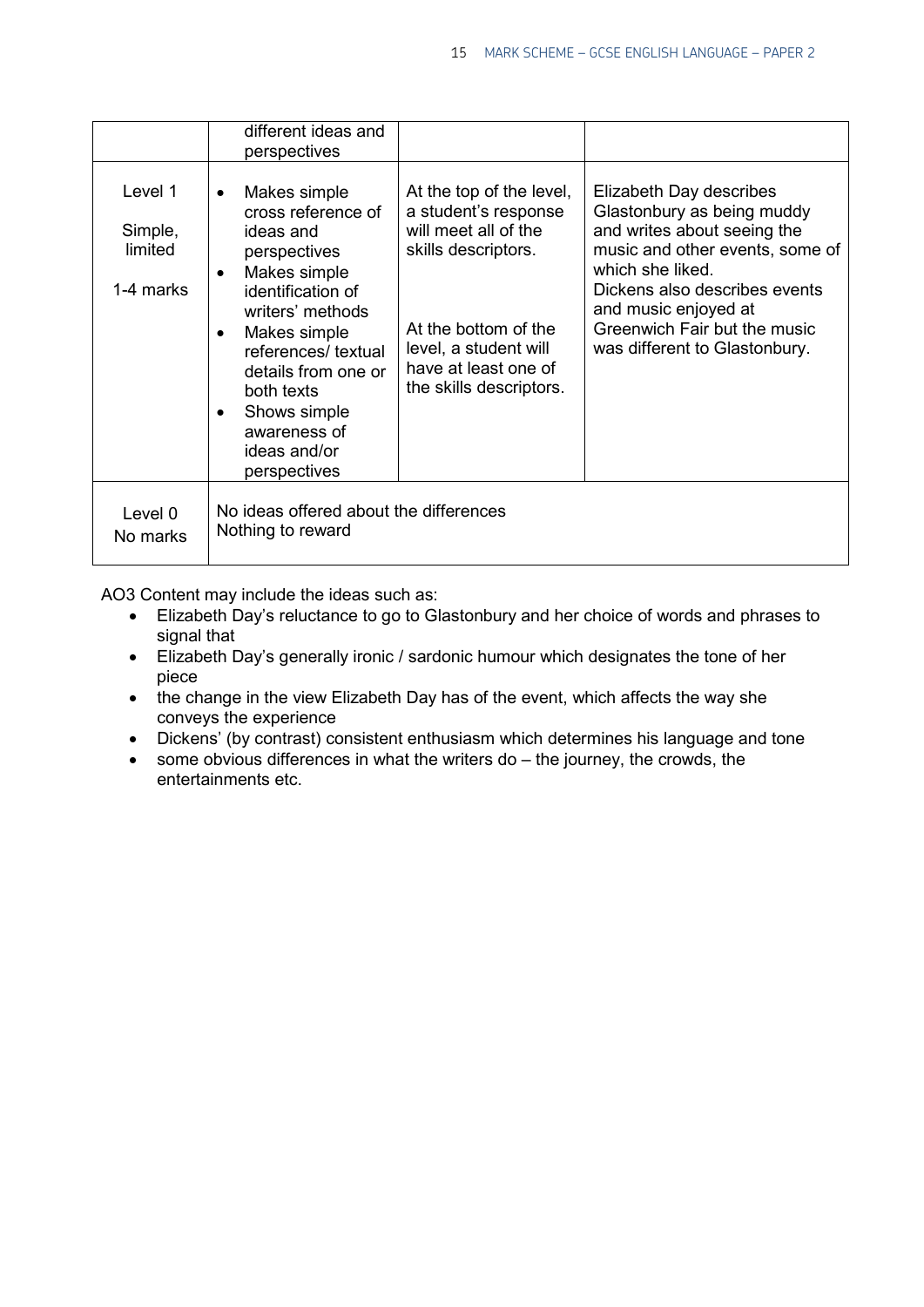# **Section B: Writing**

**0 5**

'Festivals and fairs should be banned. They encourage bad behaviour and are disruptive to local communities.'

Write a letter to your local newspaper in which you argue for or against this

statement.

 (24 marks for content and organisation 16 marks for accuracy)

### **[40 marks]**

| <b>AO5 Content and Organisation</b><br>Communicate clearly, effectively and imaginatively, selecting and adapting tone, style and register<br>for different forms, purposes and audiences.<br>Organise information and ideas, using structural and grammatical features to support coherence<br>and cohesion of texts. |                                        |                                                                                                                                                                                                                                                                                  |                                                                                                                                                                                                                          |  |  |
|------------------------------------------------------------------------------------------------------------------------------------------------------------------------------------------------------------------------------------------------------------------------------------------------------------------------|----------------------------------------|----------------------------------------------------------------------------------------------------------------------------------------------------------------------------------------------------------------------------------------------------------------------------------|--------------------------------------------------------------------------------------------------------------------------------------------------------------------------------------------------------------------------|--|--|
| Level                                                                                                                                                                                                                                                                                                                  |                                        | <b>Skills Descriptors</b>                                                                                                                                                                                                                                                        | How to arrive at a mark                                                                                                                                                                                                  |  |  |
| Level 4<br>19-24 marks<br>Compelling,<br>Convincing                                                                                                                                                                                                                                                                    | Upper<br>Level 4<br>$22 - 24$<br>marks | <b>Content</b><br>Register is convincing and<br>compelling for audience<br>Assuredly matched to purpose<br>$\bullet$<br>Extensive and ambitious vocabulary<br>$\bullet$<br>with sustained crafting of linguistic<br>devices                                                      | At the top of the upper<br>range, a student's response<br>will meet all of the skills<br>descriptors for Content and<br>Organisation.                                                                                    |  |  |
|                                                                                                                                                                                                                                                                                                                        |                                        | Organisation<br>Varied and inventive use of<br>$\bullet$<br>structural features<br>Writing is compelling, incorporating<br>$\bullet$<br>a range of convincing and complex<br>ideas<br>Fluently linked paragraphs with<br>$\bullet$<br>seamlessly integrated discourse<br>markers | At the bottom of the upper<br>range, a student's response<br>will have the lower range of<br>Level 4 and at least one of<br>the skills descriptors for<br>Content and Organisation<br>from the upper range of<br>Level 4 |  |  |
|                                                                                                                                                                                                                                                                                                                        | Lower<br>Level 4<br>19-21<br>marks     | <b>Content</b><br>Register is convincingly matched to<br>$\bullet$<br>audience<br>Convincingly matched to purpose<br>$\bullet$<br>Extensive vocabulary with evidence<br>$\bullet$<br>of conscious crafting of linguistic<br>devices                                              | At the top of the lower<br>range, a student's response<br>will meet all of the skills<br>descriptors for Content and<br>Organisation.                                                                                    |  |  |
|                                                                                                                                                                                                                                                                                                                        |                                        | <b>Organisation</b><br>Varied and effective structural<br>features<br>Writing is highly engaging, with a<br>$\bullet$<br>range of developed complex ideas<br>Consistently coherent paragraphs<br>with integrated discourse markers                                               | At the bottom of the lower<br>range, a student's response<br>will have the upper range of<br>Level 3 and at least one of<br>the skills descriptors for<br>Content and Organisation<br>from the lower range of<br>Level 4 |  |  |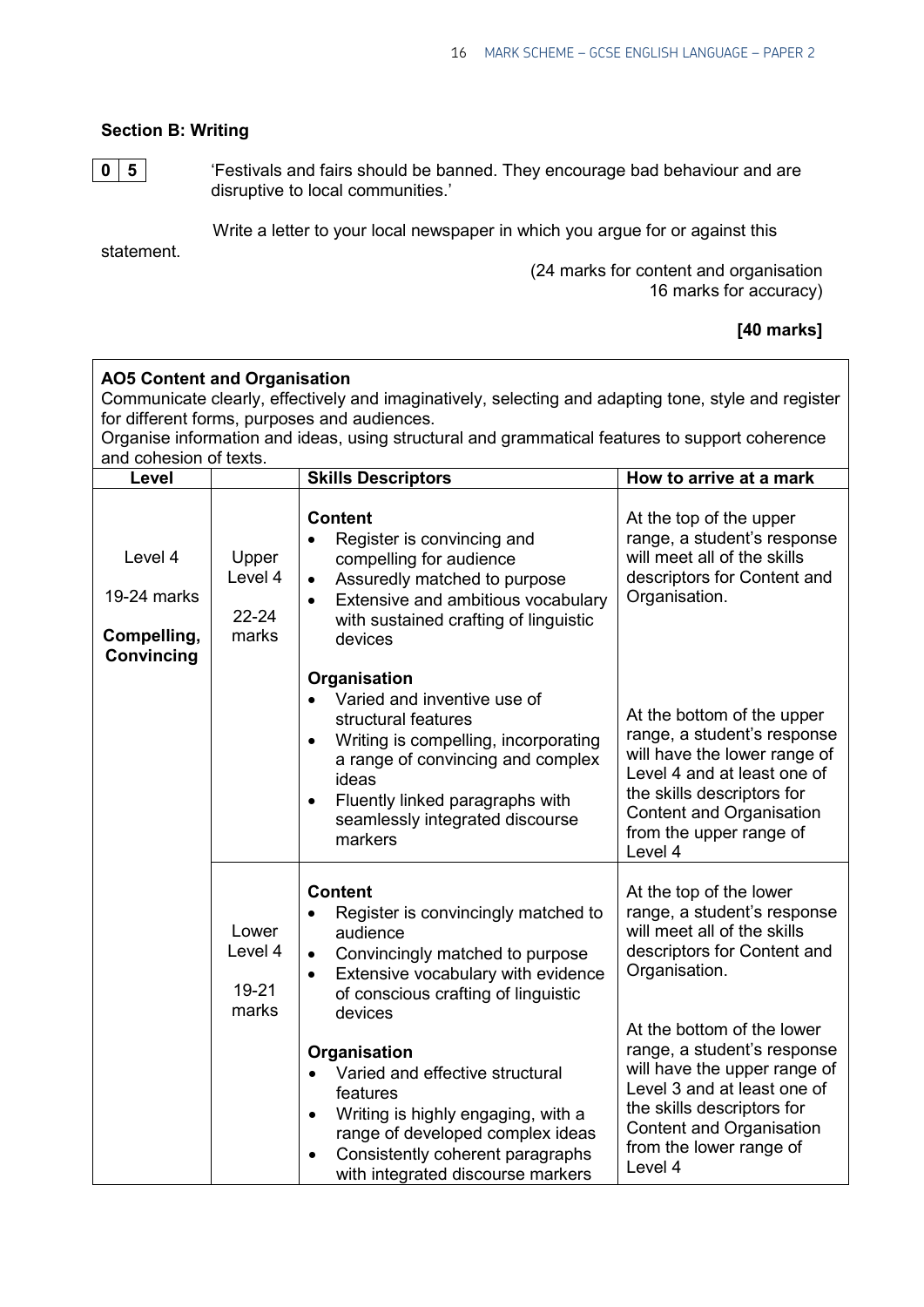| Level 3<br>13-18 marks<br>Consistent,<br><b>Clear</b>  | Upper<br>Level 3<br>$16 - 18$<br>marks            | <b>Content</b><br>Register is consistently matched to<br>$\bullet$<br>audience<br>Consistently matched to purpose<br>$\bullet$<br>Increasingly sophisticated<br>$\bullet$<br>vocabulary and phrasing, chosen<br>for effect with a range of successful<br>linguistic devices | At the top of the upper<br>range, a student's response<br>will meet all of the skills<br>descriptors for Content and<br>Organisation.                                                                                    |
|--------------------------------------------------------|---------------------------------------------------|-----------------------------------------------------------------------------------------------------------------------------------------------------------------------------------------------------------------------------------------------------------------------------|--------------------------------------------------------------------------------------------------------------------------------------------------------------------------------------------------------------------------|
|                                                        |                                                   | Organisation<br>Effective use of structural features<br>Writing is engaging, using a range<br>$\bullet$<br>of clear connected ideas<br>Coherent paragraphs with<br>$\bullet$<br>integrated discourse markers                                                                | At the bottom of the upper<br>range, a student's response<br>will have the lower range of<br>Level 3 and at least one of<br>the skills descriptors for<br>Content and Organisation<br>from the upper range of<br>Level 3 |
|                                                        | Lower<br>Level 3<br>$13 - 15$<br>marks            | <b>Content</b><br>Register is generally matched to<br>audience<br>Generally matched to purpose<br>$\bullet$<br>Vocabulary clearly chosen for effect<br>$\bullet$<br>and appropriate use of linguistic<br>devices                                                            | At the top of the lower<br>range, a student's response<br>will meet all of the skills<br>descriptors for Content and<br>Organisation.                                                                                    |
|                                                        |                                                   | Organisation<br>Usually effective use of structural<br>features<br>Writing is engaging, with a range of<br>$\bullet$<br>connected ideas<br>Usually coherent paragraphs with<br>$\bullet$<br>range of discourse markers                                                      | At the bottom of the lower<br>range, a student's response<br>will have the upper range of<br>Level 2 and at least one of<br>the skills descriptors for<br>Content and Organisation<br>from the lower range of<br>Level 3 |
| Level 2<br>7-12 marks<br><b>Some</b><br><b>SUCCESS</b> | Upper<br>Level <sub>2</sub><br>$10 - 12$<br>marks | <b>Content</b><br>Some sustained attempt to match<br>register to audience<br>Some sustained attempt to match<br>$\bullet$<br>purpose<br>Conscious use of vocabulary with<br>some use of linguistic devices                                                                  | At the top of the upper<br>range, a student's response<br>will meet all of the skills<br>descriptors for Content and<br>Organisation.                                                                                    |
|                                                        |                                                   | Organisation<br>Some use of structural features<br>Increasing variety of linked and<br>$\bullet$<br>relevant ideas<br>Some use of paragraphs and some<br>$\bullet$<br>use of discourse markers                                                                              | At the bottom of the upper<br>range, a student's response<br>will have the lower range of<br>Level 2 and at least one of                                                                                                 |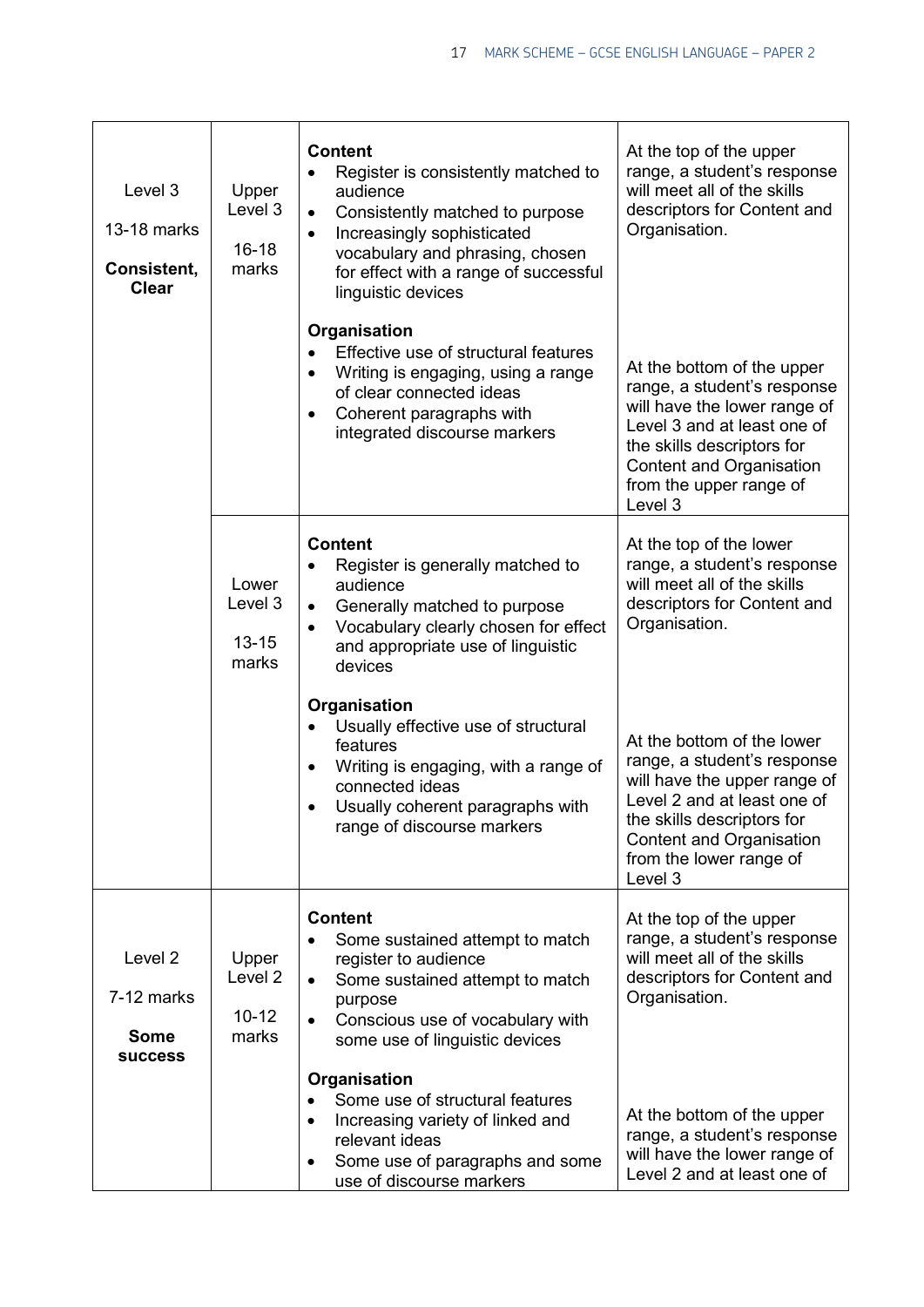|                                 |                                                                                      |                                                                                                                                                                                                             | the skills descriptors for<br>Content and Organisation<br>from the upper range of<br>Level <sub>2</sub>                                                                                                                             |
|---------------------------------|--------------------------------------------------------------------------------------|-------------------------------------------------------------------------------------------------------------------------------------------------------------------------------------------------------------|-------------------------------------------------------------------------------------------------------------------------------------------------------------------------------------------------------------------------------------|
|                                 | Lower<br>Level 2<br>$7-9$<br>marks                                                   | <b>Content</b><br>Attempts to match register to<br>audience<br>Attempts to match purpose<br>$\bullet$<br>Begins to vary vocabulary with<br>some use of linguistic devices                                   | At the top of the lower<br>range, a student's response<br>will meet all of the skills<br>descriptors for Content and<br>Organisation.                                                                                               |
|                                 |                                                                                      | Organisation<br>Attempts to use structural features<br>Some linked and relevant ideas<br>$\bullet$<br>Attempt to write in paragraphs with<br>$\bullet$<br>some discourse markers, not<br>always appropriate | At the bottom of the lower<br>range, a student's response<br>will have the upper range of<br>Level 1 and at least one of<br>the skills descriptors for<br>Content and Organisation<br>from the lower range of<br>Level <sub>2</sub> |
| Level 1<br>1-6 marks<br>Simple, | Upper<br>Level 1<br>$4-6$<br>marks                                                   | <b>Content</b><br>Simple awareness of<br>register/audience<br>Simple awareness of purpose<br>Simple vocabulary; simple linguistic<br>devices                                                                | At the top of the upper<br>range, a student's response<br>will meet all of the skills<br>descriptors for Content and<br>Organisation.                                                                                               |
| Limited                         |                                                                                      | Organisation<br>Evidence of simple structural<br>features<br>One or two relevant ideas, simply<br>linked<br>Random paragraph structure                                                                      | At the bottom of the upper<br>range, a student's response<br>will have the lower range of<br>Level 1 and at least one of<br>the skills descriptors for<br>Content and Organisation<br>from the upper range of<br>Level 1            |
|                                 | Lower<br>Level 1<br>$1 - 3$<br>marks                                                 | <b>Content</b><br>Occasional sense of audience<br>Occasional sense of purpose<br>$\bullet$<br>Simple vocabulary<br>$\bullet$<br>Organisation                                                                | At the top of the lower<br>range, a student's response<br>will meet all of the skills<br>descriptors for Content and<br>Organisation.                                                                                               |
|                                 |                                                                                      | Limited or no evidence of structural<br>features<br>One or two unlinked ideas<br>No paragraphs                                                                                                              | At the bottom of the lower<br>range, a student's response<br>will have at least one of the<br>skills descriptors for<br>Content and Organisation<br>from lower Level 1                                                              |
| Level 0<br>No marks             | Students will not have offered any meaningful writing to assess<br>Nothing to reward |                                                                                                                                                                                                             |                                                                                                                                                                                                                                     |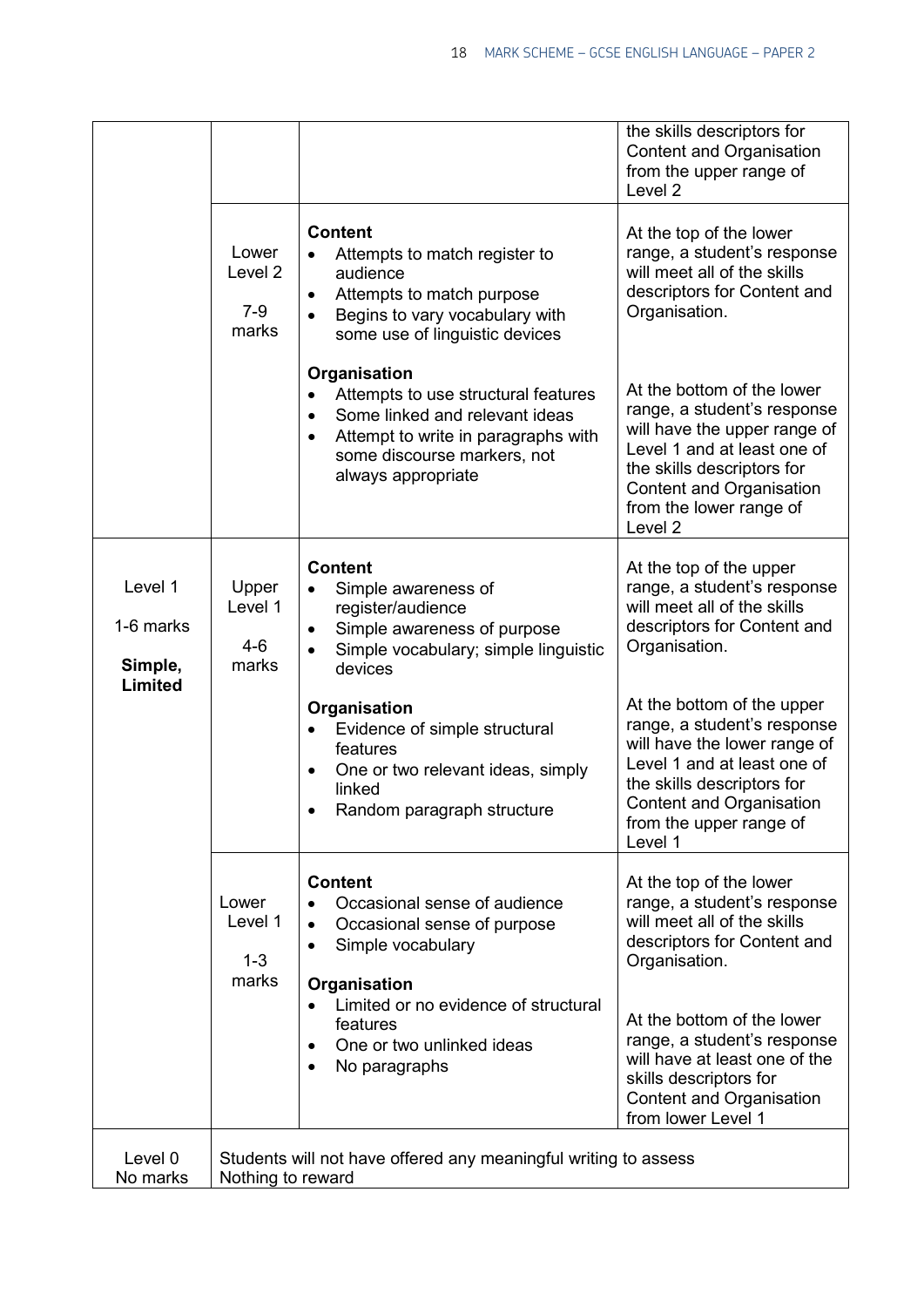# **AO6 Technical Accuracy**

Candidates must use a range of vocabulary and sentence structures for clarity, purpose and effect, with accurate spelling and punctuation. (This requirement must constitute 20% of the marks for each specification as a whole.)

| Level                  | <b>Skills Descriptors</b>                                                                                                                                                                                | How to arrive at a mark                                                                                  |
|------------------------|----------------------------------------------------------------------------------------------------------------------------------------------------------------------------------------------------------|----------------------------------------------------------------------------------------------------------|
| Level 4<br>13-16 marks | Sentence demarcation is<br>$\bullet$<br>consistently secure and<br>consistently accurate<br>Wide range of punctuation is<br>$\bullet$<br>used with a high level of accuracy                              | At the top of the level, a student's<br>response will meet all of the skills<br>descriptors              |
|                        | Uses a full range of appropriate<br>sentence forms for effect<br><b>Uses Standard English</b><br>$\bullet$<br>consistently and appropriately<br>with secure control of complex<br>grammatical structures |                                                                                                          |
|                        | High level of accuracy in spelling,<br>$\bullet$<br>including ambitious vocabulary<br>Extensive and ambitious use of<br>$\bullet$<br>vocabulary                                                          | At the bottom of the level, a student<br>will have Level 3 and at least one of<br>the skills descriptors |
| Level 3<br>9-12 marks  | Sentence demarcation is mostly<br>$\bullet$<br>secure and mostly accurate<br>Range of punctuation is used,<br>$\bullet$<br>mostly with success                                                           | At the top of the level, a student's<br>response will meet all of the skills<br>descriptors              |
|                        | Uses a variety of sentence forms<br>$\bullet$<br>for effect<br>Mostly uses Standard English<br>$\bullet$<br>appropriately with mostly<br>controlled grammatical structures                               |                                                                                                          |
|                        | Generally accurate spelling,<br>$\bullet$<br>including complex and irregular<br>words<br>Increasingly sophisticated use of<br>vocabulary                                                                 | At the bottom of the level, a student<br>will have Level 2 and at least one of<br>the skills descriptors |